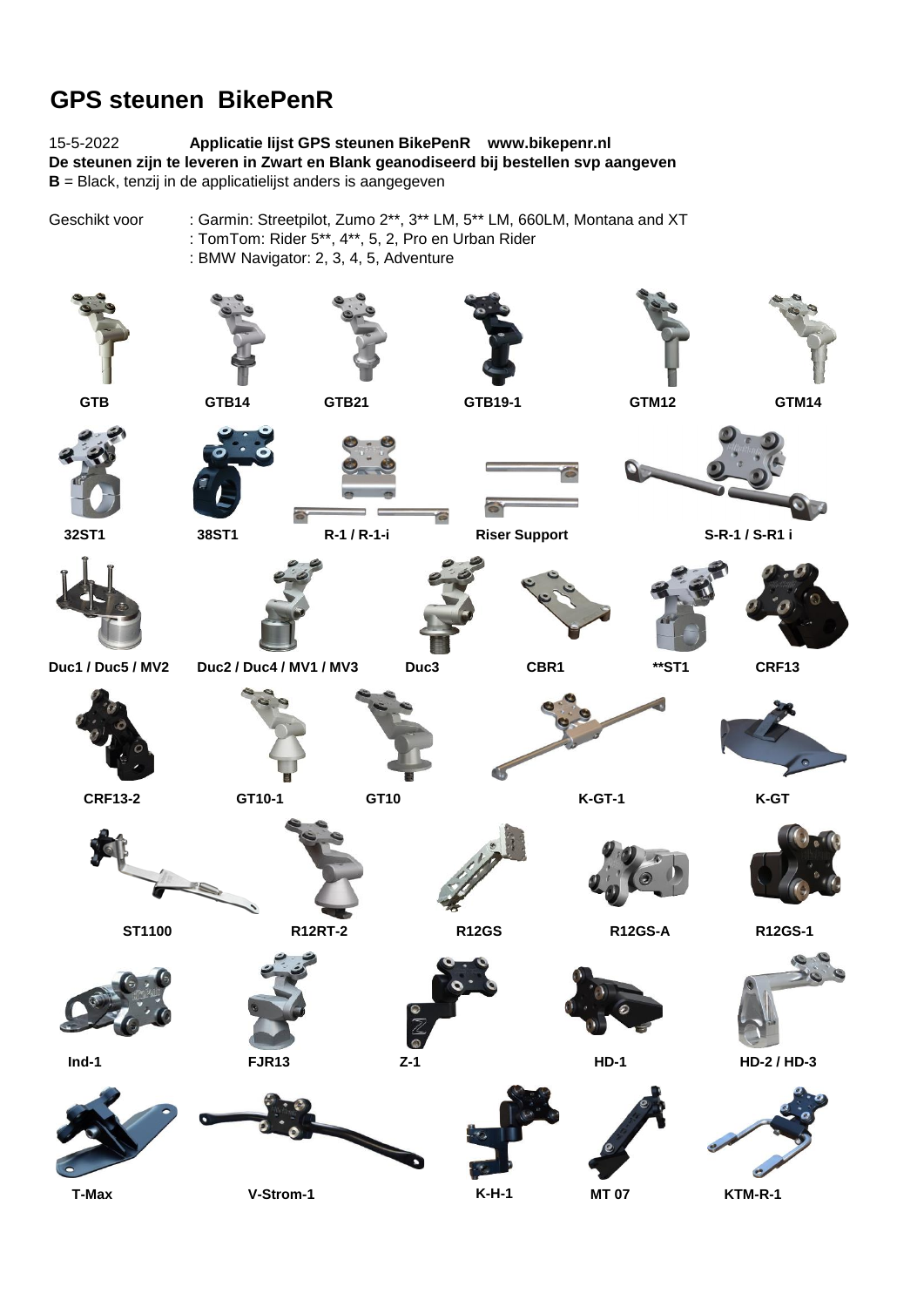| Merk           | Model                             | Bouwjaar     | Art. Nr.       | Opmerkingen |
|----------------|-----------------------------------|--------------|----------------|-------------|
| Aprilia        | RSV1000 Mille                     | 1999 / 09    | GTM14          |             |
|                | RSV4 R / RR                       | 2009 / 22    | GTM14          |             |
|                | <b>RS 660 LE</b>                  | 2022         | GTM14          |             |
|                | Tuono 125                         | 2018 / 22    | $S-R1$         |             |
|                | Tuono 660 Factory                 | 2021 / 22    | $S-R1$         |             |
|                | Tuono V4 1000R / 1100 RR          | 2003 / 22    | $S-R1$         |             |
|                | Mana 850 / S / GT                 | 2009 / 16    | $S-R1$         |             |
|                | Shiver 750 / S / 900              | 2009 / 21    | $S-R1$         |             |
|                | Dorsoduro 750 / 900 / 1200        | 2009 / 21    | $S-R1$         |             |
|                | Caponord                          | 2013/17      | $S-R1$         |             |
|                |                                   | 2022         | R12GS-1        |             |
|                | Tuareg 660                        |              |                |             |
|                | <b>SRV 850</b>                    | 2012 / 17    | $S-R1$         |             |
| <b>Benelli</b> | TNT 899 / 1130                    | /2010        | $R-1$          |             |
|                | TRE - K 899 / 1130                | /2017        | $R-1$          |             |
|                | <b>TRK 800</b>                    | 2022         | $R-1$          |             |
|                | TRK 502 / X                       | 2018 / 22    | <b>R12GS-A</b> |             |
|                | <b>BN 600 GT</b>                  | 2016/18      | $S-R1$         |             |
|                | <b>BN 302</b>                     | 2016 / 19    | $S-R1$         |             |
|                | <b>BN 125</b>                     | 2019 / 22    | 28ST1          | 11/8"       |
|                | Imperiale 400                     | 2019 / 22    | $S-R1$         |             |
|                | <b>SN 600N</b>                    | 2015/16      | $S-R1$         |             |
|                | SN 251 / 305                      | 2015/16      | $S-R1$         |             |
|                | Leoncino 500 / Trail              | 2016 / 22    | $S-R1$         |             |
|                | 752 S                             | 2019 / 22    | $S-R1$         |             |
|                |                                   |              |                |             |
|                | 502 C                             | 2019 / 22    | $S-R1$         |             |
| <b>BMW</b>     | K1200 S/R                         | Allen        | GT10           |             |
|                | K 1300 S / R                      | allen - 2016 | GT10           |             |
|                | K 1600GT / GTL                    | 2011 / 22    | GT10-1         |             |
|                | K 1600 Grand America open stuur   | 1018 / 22    | GT10-1         |             |
|                | K 1600 Grand America stuur risers | 1018 / 22    | $R-1$          |             |
|                | K 1600 Bagger open stuur          | 2017 / 22    | GT10-1         |             |
|                | K 1600 Bagger stuur risers        | 2017 / 22    | $R-1$          |             |
|                | K 12 / 1300 GT                    | 2006 / 11    | K-GT           |             |
|                | K 1200GT                          | 2003 / 05    | $K-GT-1$       |             |
|                | R 18 / Classic                    | 2020 / 22    | $S-R1$         |             |
|                | R 1200GS                          | 2013/18      | R12GS-1        |             |
|                | R 1250GS                          | 2019 / 22    | R12GS-1        |             |
|                | R 1200GS Adventure                | 2014/18      | R12GS-1        |             |
|                | R 1250GS Adventure                | 2019 / 22    | R12GS-1        |             |
|                | R 1200GS Adventure                | $<$ / 2013   | <b>R12GS-A</b> |             |
|                | R 1200GS                          | 2008 / 12    | <b>R12GS</b>   |             |
|                | R 1200GS                          |              | $S-R1$         |             |
|                |                                   | $<$ / 2007   |                |             |
|                | R 1200RT                          | > 2013       | $S-R1$         |             |
|                | R 1200RT                          | 2014/18      | <b>R12RT-2</b> |             |
|                | R 1250RT                          | 2019 / 22    | <b>R12RT-2</b> |             |
|                | R 1200RS                          | 2015/18      | $S-R1$         |             |
|                | R 1250RS                          | 2019 / 22    | $S-R1$         |             |
|                | R 1200R                           | 2008 / 18    | $S-R1$         |             |
|                | R 1250R                           | 2019 / 22    | $S-R1$         |             |
|                | R Nine T / Scrambler / Urban      | 2014 / 22    | $S-R1$         |             |
|                | R nine T Racer                    | 2018 / 19    | GTB16-1        |             |
|                | M 1000RR                          | 2022         | GTB 16-1       |             |
|                | S 1000RR / HP4<br>alleen blank    | 2010 / 19    | GTB16-1        |             |
|                | S 1000RR                          | 2020 / 22    | GTB16-2        |             |
|                |                                   |              |                |             |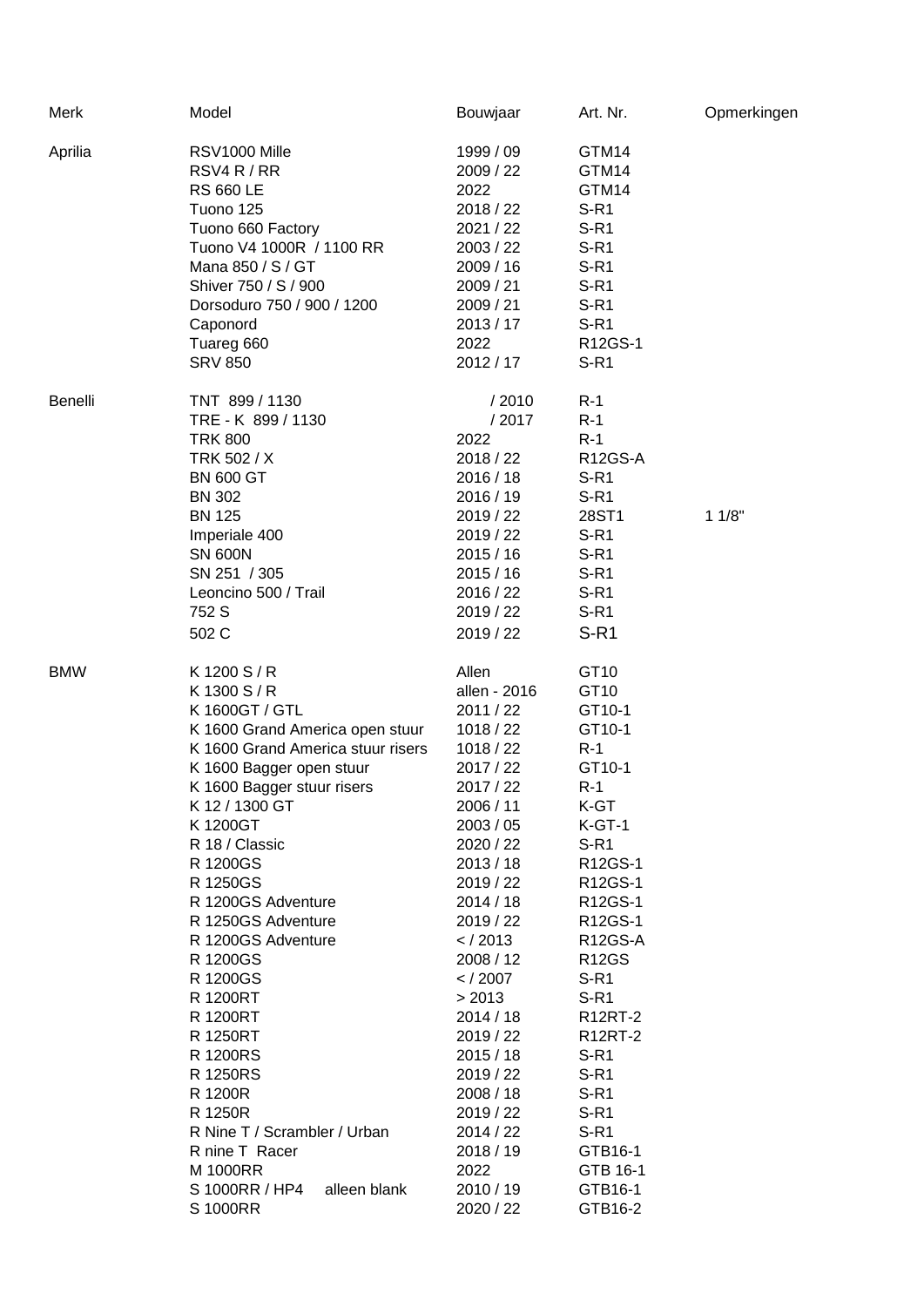|         | S1000R<br>S 1000XR<br>F 900XR<br>F 900R<br>F 850GS<br>F 800 GS Adventure<br>F 800 / GS / GT<br>F 800ST / Tourer<br>F 800R<br>F 750GS<br>F 700GS                                                                                                                                                                      | 2014 / 22<br>2015 / 22<br>2020 / 22<br>2020 / 22<br>2018 / 22<br>2013/18<br>2008 / 18<br>2008 / 13<br>2009/19<br>2018 / 22<br>2013/18 | $S-R1$<br>R12GS-1<br>$S-R1$<br>$S-R1$<br>$S-R1$<br>R12GS-A<br>28ST1<br>22ST1-a<br>$S-R1$<br>$S-R1$<br>$S-R1$                                                                | 11/8"<br>7/8"        |
|---------|----------------------------------------------------------------------------------------------------------------------------------------------------------------------------------------------------------------------------------------------------------------------------------------------------------------------|---------------------------------------------------------------------------------------------------------------------------------------|-----------------------------------------------------------------------------------------------------------------------------------------------------------------------------|----------------------|
|         | G 650GS / Tourer / Sertäo<br>G 310 / R / GS<br>C 1200CL<br>R 1150 RT                                                                                                                                                                                                                                                 | 2008 / 17<br>2016 / 22                                                                                                                | 22ST1-a<br>$S-R1$<br>$S-R1$<br>$R-1$                                                                                                                                        | 7/8"                 |
| Cagiva  | Gran Canyon Allroades<br>GT1000 Touring<br>Raptor 650i<br>Raptor 1000                                                                                                                                                                                                                                                | 2000<br>2009 / 10<br>2009 / 10<br>2009 / 10                                                                                           | 22ST1<br>22ST1<br>$S-R1$<br>$S-R1$                                                                                                                                          | 7/8"<br>7/8"         |
| CF Moto | 800 MT<br>700 CL Heritage<br>650 TK<br>650 TK-C<br>650 NK<br>650 GT<br>650 MT<br>400 NK<br>150 NK                                                                                                                                                                                                                    | 2022<br>2022<br>2016 / 17<br>2016 / 17<br>2016 / 17<br>2020 / 22<br>2020 / 22<br>2020 / 22<br>2016 / 22                               | $S-R1$<br>$S-R1$<br>$S-R1$<br>$S-R1$<br>$S-R1$<br>$S-R1$<br>$S-R1$<br>$S-R1$<br>$S-R1$                                                                                      |                      |
| Ducati  | Desmosedici<br>Panigale V4<br>Panigale V2<br>1299 / 1199 / 959 / 899 Panigale<br>1198 / S / R / SP<br>1098 / 1098S / 1098R<br>999<br>998<br>996<br>916<br>848 / Evo / Evo corse SE<br>749/S<br>748<br>Monster S 4<br>alleen blank<br>ST2 / ST3 / ST4<br>alleen blank<br>Monster 696 / 796 / 797 / 821<br>1200S / 950 | 2018 / 22<br>2020 / 22<br>2009 / 22                                                                                                   | Duc1<br>Duc <sub>5</sub><br>Duc1<br>Duc1<br>Duc 1<br>Duc 1<br>Duc 1<br>Duc 1<br>Duc 1<br>Duc 1<br>Duc 1<br>Duc 1<br>Duc 1<br>Duc <sub>2</sub><br>Duc <sub>2</sub><br>$S-R1$ |                      |
|         | Monster 1200R<br>Monster 1100S / Evo / Diesel<br>GT1000 Bicolore<br>Multistrada 1100<br>Multistrada 1000DS / 1100 S<br>Multistrada 620<br>Multistrada V4 / S<br>Multistrada 1260 / S / Enduro / V2<br>Multistrada 1200 S / Enduro<br>Multistada 950 / S / Enduro<br>Hyperstrada / 939                                | 2016 / 19<br>2009/13<br>2008<br>2021/22<br>2018 / 22<br>2010 / 18<br>2017 / 22<br>2013/16                                             | $K-H-1$<br>$S-R1$<br>22ST1<br>22ST1<br>$S-R1$<br>22ST1<br>$S-R1$<br>$S-R1$<br>S-R <sub>1</sub><br>$S-R1$<br>$S-R1$                                                          | 7/8"<br>7/8"<br>7/8" |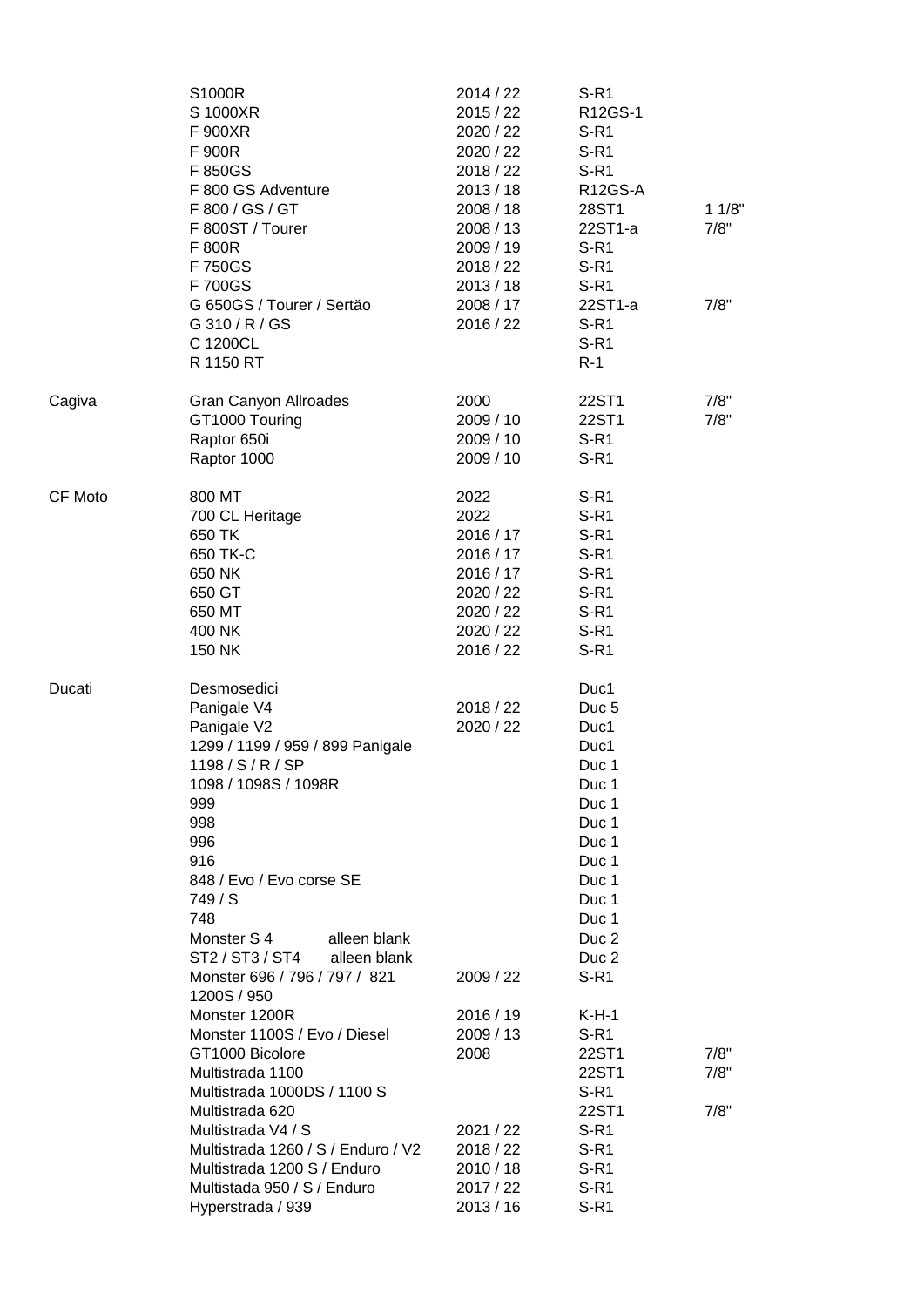|                        | Hypermotard 1100 / Evo / 796 /<br>SP / 939 / 950        |                                      | 2009 / 22   | $S-R1$            |       |
|------------------------|---------------------------------------------------------|--------------------------------------|-------------|-------------------|-------|
|                        | Streetfighter V4 / S / SP                               |                                      | 2020 / 22   | $S-R1$            |       |
|                        | Streetfighter V2 S / 848 / 955                          |                                      | 2010 / 22   | $S-R1$            |       |
|                        | X-Diavel                                                |                                      | 2016 / 22   | $K-H-1$           |       |
|                        | Diavel 1260 / S                                         |                                      | 2019 / 22   | $K-H-1$           |       |
|                        | Diavel / Strada                                         |                                      | 2011 / 19   | $S-R1$            |       |
|                        | Diavel Roadster Windshield                              |                                      | 2011/13     | $S-R1 + A-08$     |       |
|                        | Dessert X                                               |                                      |             |                   |       |
|                        |                                                         |                                      | 2022        | $S-R1$            |       |
|                        | Supersport / S                                          |                                      | 2017 / 22   | Duc4              |       |
|                        | 900SS SuperSport                                        |                                      | 2000 / 02   | Duc 3             |       |
|                        | 800SS SupurSport                                        |                                      | 2003 / 07   | Duc <sub>3</sub>  |       |
|                        | Scrambler/ Sport / I-con / 1100<br>Nightshift / Sixty 2 |                                      | 2015 / 22   | $S-R1$            |       |
| Gilera                 | Fuoco 500ie                                             |                                      | 2012/18     | $S-R1$            |       |
| <b>Harley Davidson</b> | Road King                                               |                                      |             | $HD-2$            | 1"    |
|                        | Road King Special                                       |                                      | 2017/22     | $HD-3$            | 11/4" |
|                        | Electra Glide                                           |                                      | 1996 / 2013 | $HD-1$            |       |
|                        | <b>Street Glide</b>                                     |                                      | 2006 / 2014 | $HD-1$            |       |
|                        | <b>Sport Glide</b>                                      |                                      | 2018 / 22   | $S-R1-i$          |       |
|                        | <b>Street Bob</b>                                       |                                      | 2018/22     | $R-1-i$           |       |
|                        | <b>Street Bob</b>                                       |                                      | 2013/17     | $S-R1-i$          |       |
|                        | Sportster                                               |                                      | 2022        | $R-1-i$           |       |
|                        | <b>Super Glide Custom</b>                               |                                      | 2013 / 15   | $S-R1-i$          |       |
|                        | Wide Glide                                              |                                      | 2010 / 17   | $S-R1-i$          |       |
|                        | Low Rider                                               |                                      | 2016 / 22   | $S-R1-i$          |       |
|                        | Fat Bob / 114                                           |                                      | 2008 / 22   | $S-R1-i$          |       |
|                        | Switch Back                                             |                                      | 2013/17     | $S-R1-i$          |       |
|                        | Fat Boy / Secial / 114                                  |                                      | 2007 / 22   | 32ST1             | 11/4" |
|                        | Deluxe                                                  |                                      | 2013 / 20   | $S-R1-i$          |       |
|                        |                                                         | Heritage Softail Classic / 107 / 114 | 2009 / 22   | $S-R1-i$          |       |
|                        | <b>Breakout</b>                                         |                                      | 2013 / 22   | 32ST1             | 11/4" |
|                        | V-Rod Muscle                                            |                                      | 2018        | 38ST1             |       |
|                        | Street 750                                              |                                      | 2015/20     | $S-R1$            |       |
| Honda                  | CB 125R / 300R                                          |                                      | 2018 / 22   | 28ST1             | 11/8" |
|                        | <b>CB 500F</b>                                          |                                      | 2013 / 22   | $S-R1$            |       |
|                        | CB 500 X                                                |                                      | 2019 / 22   | CRF <sub>13</sub> |       |
|                        | CB 600F / Hornet                                        |                                      | 2007 / 13   | $S-R1$            |       |
|                        | <b>CB 650F</b>                                          |                                      | 2014/21     | $S-R1$            |       |
|                        | <b>CB 650R</b>                                          |                                      | 2019/22     | $S-R1$            |       |
|                        | CB 900F / Hornet                                        |                                      | 2003 / 07   | 22ST1             | 7/8"  |
|                        | CB 1000R / +                                            |                                      | 2009 / 22   | $S-R1$            |       |
|                        | CB 1100 / RS / EX                                       |                                      | 2013 / 20   | 22ST1             | 7/8"  |
|                        | CB 1300A / S                                            |                                      | 2008 / 12   | 22ST1             | 7/8"  |
|                        | <b>CBF 125</b>                                          |                                      | 2013/16     | $S-R1$            |       |
|                        | CBF 600 N / S                                           |                                      | 2008 / 13   | 22ST1             | 7/8"  |
|                        | CBF 1000 / F                                            |                                      | 2006 / 16   | 22ST1             | 7/8"  |
|                        | <b>CBR 600F</b>                                         |                                      | 1987 / 2006 | GTB19             |       |
|                        | <b>CBR 600F</b>                                         |                                      | 2011/14     | GTB19-1           |       |
|                        | <b>CBR 650F</b>                                         |                                      | 2015 / 19   | GTB18B            |       |
|                        | <b>CBR 1000F</b>                                        |                                      | Allen       | GTB19             |       |
|                        | <b>CBR 500R</b>                                         |                                      | 2013 / 22   | GTB18B            |       |
|                        | CBR 600RR                                               |                                      | 2003/06     | GTB18B            |       |
|                        | CBR 600RR                                               |                                      | 2007 / 16   | GTB13             |       |
|                        | <b>CBR 650R</b>                                         |                                      | 2021 / 22   | GTB18B            |       |
|                        | <b>CBR 900R</b>                                         | Fireblade                            | 1994        | GTB19             |       |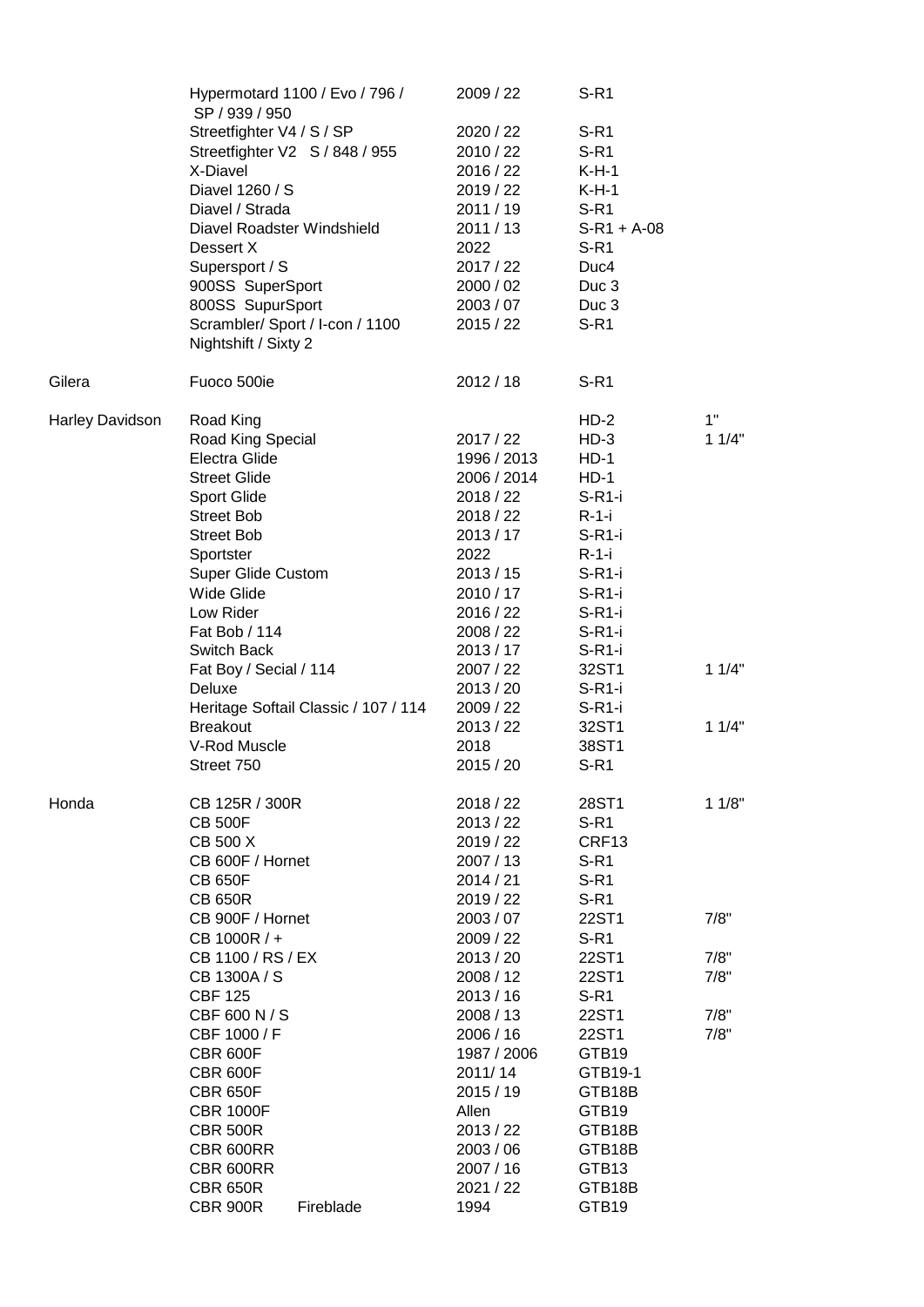|           | CBR 900RR<br>Fireblade<br><b>CBR 1000RR</b>                               | 2000 / 03<br>2008 / 22        | GTB <sub>13</sub><br>GTB23          |       |
|-----------|---------------------------------------------------------------------------|-------------------------------|-------------------------------------|-------|
|           | <b>CBR 1000RR</b><br><b>CBR 1100XX</b><br><b>Blackbird</b><br>CTX 700 / N | 2004 / 07<br>Allen<br>2014/16 | CBR <sub>1</sub><br>GTB19<br>$S-R1$ | M*    |
|           | <b>CTX 1300 DX</b>                                                        | 2014/16                       | $S-R1$                              |       |
|           | CRF 1000 L Africa Twin                                                    | 2016 / 17                     | CRF13                               |       |
|           | CRF 1000 L Africa Twin                                                    | 2016 / 19                     | <b>CRF13-2</b>                      |       |
|           | CRF 1100 L Africa Twin                                                    | 2020 / 22                     | $S-R1$                              |       |
|           | <b>NC 700S / X</b>                                                        | 2012 / 17                     | $S-R1$                              |       |
|           | NC 700D / S Integra                                                       | 2012/19                       | <b>GTS</b>                          | 12mm  |
|           | <b>NC 750S / X</b>                                                        | 2015/22                       | $S-R1$                              |       |
|           | NM4 Vultus                                                                | 2015/17                       | $S-R1$                              |       |
|           | <b>VFR 750</b>                                                            | Allen                         | GTB19                               |       |
|           | VFR 800F / V-Tec                                                          | $<$ / 2019                    | GTB <sub>19</sub>                   |       |
|           | VFR 800X Crossrunner                                                      | 2011/14                       | <b>GTS</b>                          | 13mm  |
|           | VFR 800X Crossrunner                                                      | 2015/19                       | 28ST1                               | 11/8" |
|           | <b>VFR 1200F</b><br>alleen zwart                                          | 2010 / 17                     | GTB19-1                             |       |
|           | VFR 1200X Cross Tourer                                                    | 2012/19                       | 28ST1                               | 11/8" |
|           | <b>VTR 1000F</b><br>Firestorm                                             | Allen                         | GTB19                               |       |
|           | <b>VTR 1000SP1</b>                                                        | Allen                         | GTB13                               |       |
|           | VT 1100C2 Shadow                                                          |                               | 25ST1                               | 1"    |
|           | VT 1100C2 Shadow Ace                                                      |                               | 25ST1                               | 1"    |
|           | VT 750C /CA / CS / C2 / Shadow                                            | 2008 / 17                     | 25ST1                               | 1"    |
|           | <b>VT 750 S</b>                                                           | 2011 / 13                     | $S-R1$                              |       |
|           | ST 1100 PanEuropean                                                       |                               | ST1100                              |       |
|           | Hornet 600                                                                | 2009                          | 22ST1                               | 7/8"  |
|           | NT 1100                                                                   | 2022                          | $S-R1$                              |       |
|           | NT 650V / NT 700V<br>Deauville                                            | 2009 / 17                     | $S-R1$                              |       |
|           | XL1000V Varadero                                                          | 2009 / 12<br>2005             | $S-R1$<br>22ST1                     | 7/8"  |
|           | XL 650V Transalp<br>XL 700V Transalp                                      | 2008 / 12                     | $S-R1$                              |       |
| Husqvarna | 900R Nuda                                                                 | 2012 / 17                     | 28ST1                               | 11/8" |
|           | Norden 901                                                                | 2022                          | 28ST1                               |       |
|           | 701 Supermoto / Enduro / LR                                               | 2020 / 22                     | $S-R1$                              |       |
|           | 701 Svartpilen                                                            | 2020 / 22                     | $S-R1$                              |       |
|           | 701 Len                                                                   | 2019                          | $S-R1$                              |       |
|           | TR 650 Terra / Strada                                                     | 2013/17                       | 22ST1                               | 7/8"  |
| Hyosung   | GT 125 Naked                                                              | 2013 / 21                     | $S-R1$                              |       |
|           | GT 250i Naked                                                             | 2013 / 21                     | $S-R1$                              |       |
|           | GT 650i Naked                                                             | 2013 / 21                     | $S-R1$                              |       |
|           | ST 700i De Luxe                                                           | 2013 / 21                     | 25ST1                               | 1"    |
|           | <b>GV 125i</b>                                                            | 2013 / 21                     | 22ST1                               | 7/8"  |
|           | GV 250i Classic                                                           | 2013 / 21                     | 22ST1                               | 7/8"  |
|           | <b>GD 250i</b>                                                            | 2013 / 21                     | $S-R1$                              |       |
|           | Aquila Bobber 125 / 300                                                   | 2020 / 21                     | 28ST1                               | 11/8" |
| Indian    | Chief                                                                     | 2022                          | $R-1$                               |       |
|           | Chief Classic / Vintage                                                   | 2014 / 21                     | $Ind-1$                             |       |
|           | <b>Chief Dark Horse</b>                                                   | 2015/21                       | $Ind-1$                             |       |
|           | Scout / Bobber / Sixty                                                    | 2015/22                       | $R-1$                               |       |
|           | Springfield                                                               | 2017 / 22                     | $Ind-1$                             |       |
|           | Springfield Dark Horse                                                    | 2017 / 22                     | $Ind-1$                             |       |
| Kawasaki  | ZX 6R<br>ZX 9R                                                            | 2005 / 08<br>2002             | GTB15<br>GTB13                      |       |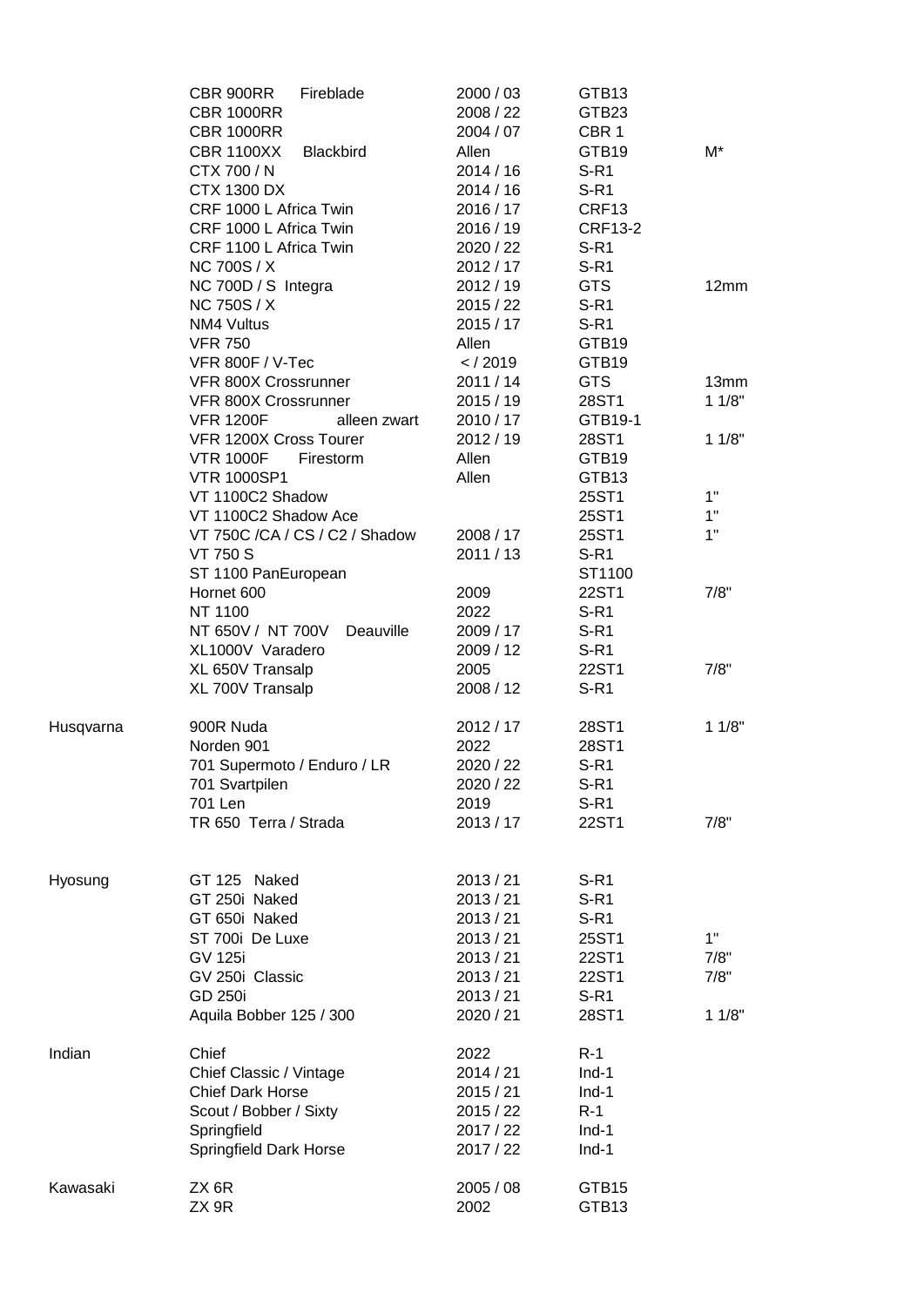|            | <b>ZX 10R</b><br><b>ZX 12R</b>           | 2004 / 05<br>2002 / 2006 | GTB15<br>GTB15   |       |
|------------|------------------------------------------|--------------------------|------------------|-------|
|            | <b>ZRX 1200R</b>                         |                          | $S-R1$           |       |
|            | <b>ZZR 1400</b><br>GTR 1400              | 2007 / 19                | GTB15            |       |
|            | VN 1500CL Vulcan                         | 2007 / 17                | GTM12<br>25ST1   | 1"    |
|            |                                          | 2009 / 10                |                  | 1"    |
|            | <b>VN 2000</b><br>VN 1700 Classic Tourer | 2009 / 16                | 25ST1<br>25ST1   | 1"    |
|            | VN 1700 Classic Voyager                  | 2011 / 16                | 32ST1            | 11/4" |
|            | VN 900 Classic / Custom                  | 2009 / 16                | 25ST1            | 1"    |
|            | Vulcan S                                 | 2016 / 22                | $H-K-1$          |       |
|            | W 800 / S                                | 2011 / 22                | $S-R1$           |       |
|            | ER <sub>6N</sub>                         | 2012/16                  | $H-K-1$          |       |
|            | ER <sub>6N</sub>                         | 2009 / 11                | $S-R1$           |       |
|            | ER <sub>6F</sub>                         | 2009 / 16                | $S-R1$           |       |
|            | Z 125                                    | 2019 / 22                | $S-R1$           |       |
|            | Z 250 SL                                 | 2016                     | $S-R1$           |       |
|            | Z 300                                    | 2015/18                  | $S-R1$           |       |
|            | Z400                                     | 2019 / 22                | 22ST1            | 7/8"  |
|            | Z 650RS                                  | 2022                     | $S-R1$           |       |
|            | Z 650 Ninja                              | 2017 / 22                | GTM12            |       |
|            | Z 750                                    | 2004 / 12                | $S-R1$           |       |
|            | Z 800                                    | 2013 / 16                | $S-R1$           |       |
|            | Z 900                                    | 2018 / 22                | $K-H-1$          |       |
|            | Z 900RS / Cafe                           | 2018 / 22                | $S-R1$           |       |
|            | Z 1000                                   | 2003 / 09                | $S-R1$           |       |
|            | Z 1000                                   | 2010 / 13                | $S-R1$           |       |
|            | Z1000 / R                                | 2014 / 21                | $Z-1$            |       |
|            | Z 1000SX                                 | 2011 / 21                | GTM12            |       |
|            | Z H2 SX Ninja                            | 2018 / 22                | GTB15            |       |
|            | Versys 300                               | 2017 / 22                | $S-R1$           |       |
|            | Versys 649                               | 2009 / 14                | $S-R1$           |       |
|            | Versys 650                               | 2015/21                  | $S-R1$           |       |
|            | Versys 650                               | 2022                     | CRF13            |       |
|            | Versys 1000                              | 2012 / 14                | R <sub>1</sub>   |       |
|            | Versys 1000                              | 2015 / 22                | 28ST1            | 11/8" |
| KTM        | 990 Supermoto / R / Adventure            | 2009/16                  | $S-R1$           |       |
|            | 1290 Adventure / S / R                   | 2015 / 22                | $R-1$            |       |
|            | 1190 Adventure / R                       | 2013/16                  | $R-1$            |       |
|            | 1090 Adventure / R                       | 2018 / 19                | $R-1$            |       |
|            | 1050 Adventure                           | 2016 / 17                | $R-1$            |       |
|            | 890 Adventure / R                        | 2021 / 22                | $R-1$            |       |
|            | 790 Adventure / R                        | 2019 / 21                | $R-1$            |       |
|            | 890 Duke R                               | 2020 / 22                | $S-R1$           |       |
|            | 990 Superduke / R                        | 2009 / 16                | $S-R1$           |       |
|            | 1290 Superduke                           | 2014/16                  | $S-R1$           |       |
|            | 1290 Superduke                           | 2017 / 18                | $S-R1$           |       |
|            | 1290 Superduke                           | 2019 / 22<br>2014 / 22   | KTM-R1<br>$S-R1$ |       |
|            | 1290 Superduke GT<br>790 Duke            | 2018 / 20                | $S-R1$           |       |
|            | 690 Enduro                               | 2020 / 22                | $S-R1$           |       |
|            | 690 Duke / R                             | 2009 / 18                | $S-R1$           |       |
|            | 690 SMC / R / Supermoto                  | 2007 / 22                | $S-R1$           |       |
|            | 390 Adventure                            | 2020 / 22                | $S-R1$           |       |
|            | 390 Duke                                 | 2015 / 22                | $S-R1$           |       |
|            | 125 Duke                                 | 2016 / 22                | $S-R1$           |       |
| Moto Guzzi | Breva 850 / 1100 / 1200                  | 2007 / 12                | GTM14            |       |
|            |                                          |                          |                  |       |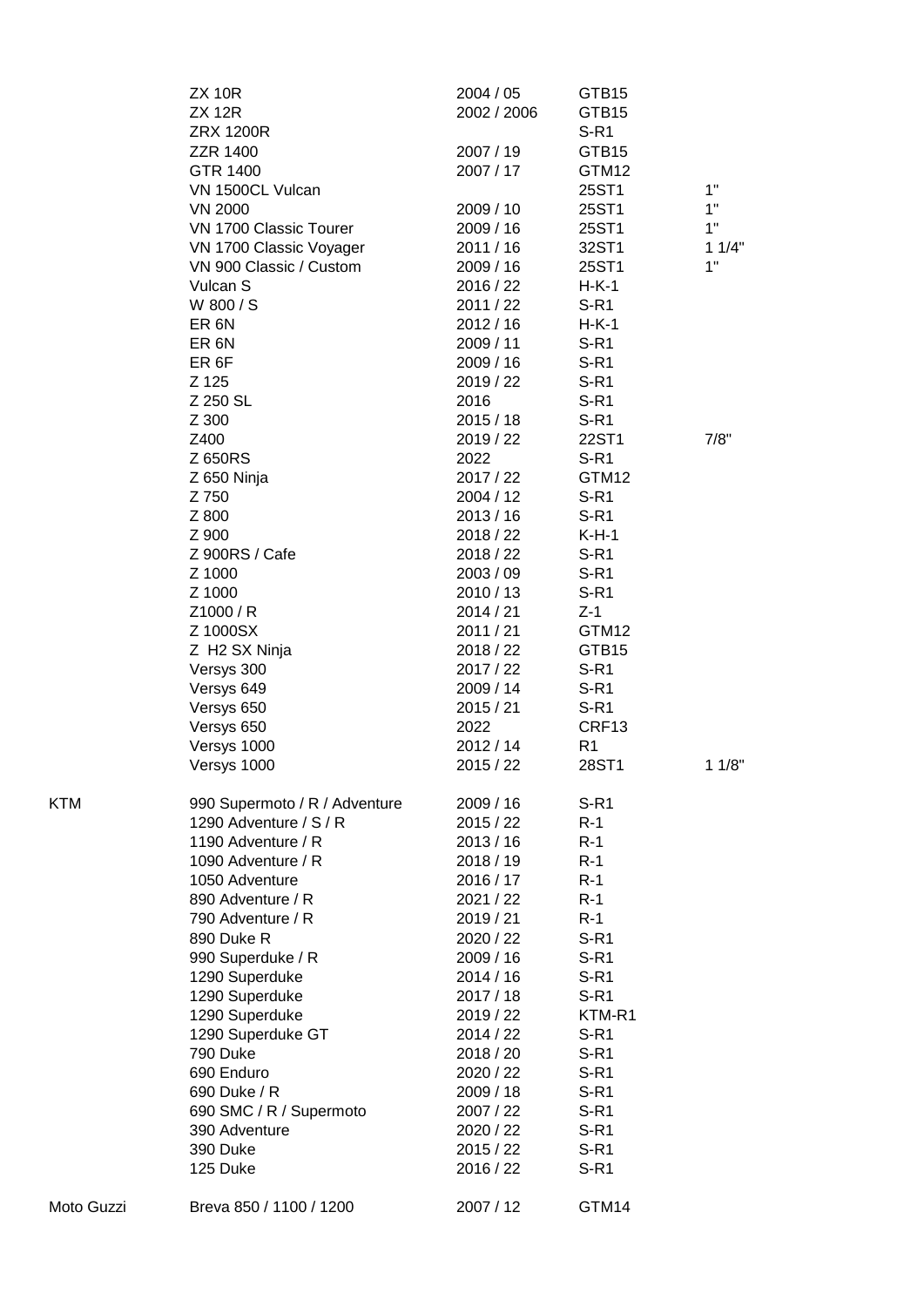|             | Breva 750<br>Eldorado<br>V7 III Classic / Limited<br>V7 III Stone<br>V9 Bobber / Roamer<br><b>Sport Classic</b><br>Griso 1200 8V S.E.<br>1200 sport 4V / 8V<br>Stelvio 1200 4V / 8V NTX<br>V 100 Mandello<br>V 85 TT / Travel                                                                                                                                                                                                                              | 2004 / 09<br>2015/17<br>2009 / 20<br>2017 / 22<br>2016 / 22<br>2009 / 12<br>2006 / 17<br>2010 / 16<br>2009 / 17<br>2022<br>2019 / 22                                                                                                                      | $S-R1$<br>28ST1<br>$S-R1$<br>$S-R1$<br>$S-R1$<br>$S-R1$<br>28ST1<br>28ST1<br>$S-R1$<br>$S-R1$<br>$S-R1$                                                                                                          | 11/8"<br>11/8"<br>11/8"                                                                          |
|-------------|------------------------------------------------------------------------------------------------------------------------------------------------------------------------------------------------------------------------------------------------------------------------------------------------------------------------------------------------------------------------------------------------------------------------------------------------------------|-----------------------------------------------------------------------------------------------------------------------------------------------------------------------------------------------------------------------------------------------------------|------------------------------------------------------------------------------------------------------------------------------------------------------------------------------------------------------------------|--------------------------------------------------------------------------------------------------|
|             | Norge GT 8V<br>California 1400 Touring / Custom<br>California / EV<br>Bellagio De luxe<br>Nevada<br><b>MGX - 21</b>                                                                                                                                                                                                                                                                                                                                        | 2010 / 17<br>2013 / 20<br>2012 / 13<br>2007 / 13<br>2013 / 14<br>2017 / 20                                                                                                                                                                                | $S-R1$<br>28ST1<br>$S-R1$<br>32ST1<br>22ST1<br>GTM14                                                                                                                                                             | 11/8"<br>11/4"<br>7/8"                                                                           |
| Moto Morini | Corsaro 1200<br>Sport 1200<br>Granpasso 1200<br>X-Cape 650                                                                                                                                                                                                                                                                                                                                                                                                 | 2006 / 18<br>2009 / 14<br>2009 / 18<br>2022                                                                                                                                                                                                               | 28ST1<br>25ST1<br>25ST1<br>$S-R1$                                                                                                                                                                                | 11/8"<br>1"<br>1"                                                                                |
| MV Agusta   | F 4 750<br>F 4 1000 / 312RR<br>F4/R/RR<br>F 3 675 / 800<br>Brutale 1090 / RR<br>Garmin<br>Brutale 800 / 920 / RR<br>Brutale 675<br>Brutale 989R<br><b>Brutale 989RR</b><br>Rivale 800<br>Stradale 800 / Lucco<br>Turismo Veloce / RS                                                                                                                                                                                                                       | 1999 / 2003<br>2004 / 09<br>2010 / 19<br>2012 / 22<br>2012 / 16<br>2012 / 15<br>2012 / 17<br>2009<br>2009<br>2013 / 18<br>2015 / 19<br>2015 / 22                                                                                                          | MV <sub>2</sub><br>MV <sub>2</sub><br>MV <sub>3</sub><br>MV1<br>R1<br>$S-R1$<br>$S-R1$<br>$S-R1$<br>$S-R1$<br>$S-R1$<br>$S-R1$<br>$S-R1$                                                                         |                                                                                                  |
| Suzuki      | GSX-R 600<br>GSX-R 600<br><b>GSX-R750</b><br>GSX-R 750<br>GSX-R 1000<br>GSX-R 1000<br>GSX-R 1000<br><b>GSX-S125</b><br>GSX-S 750 / ZA<br>GSX-S 1000<br>GSX-S 1000 / F / A<br>GSX-S 1000S Katana<br>GSX 1300 R<br>Hayabusa<br>GSX 1400 Yoshimura<br><b>GSX 600F</b><br><b>GSX 750F</b><br>SV 1000S<br><b>GSF 650F</b><br><b>Bandit</b><br>GSF 1200F Bandit<br>GSF 650SA touring<br>GSF 650A / S / SA<br>GSF 1250A / SA / GT / Bandit<br>VL 1500 K7 Intruder | 2000 / 05<br>2006 / 16<br>2000 / 04<br>2005 / 17<br>2000 / 04<br>2005 / 08<br>2009 / 22<br>2017 / 20<br>2017 / 22<br>2015 / 22<br>2015/22<br>2019 / 22<br>Allen<br>2006<br>2000 / 07<br>2000 / 07<br>Allen<br>2008 / 11<br>2006 / 12<br>2008 / 12<br>2008 | GTB13<br>GTB15<br>GTB13<br>GTB15<br>GTB17<br>GTB13<br>GTB15<br>$S-R1$<br>$S-R1$<br>$S-R1$<br>$S-R1$<br>$S-R1$<br>GTB13<br>22ST1<br>GTB14<br>GTB14<br>GTB13<br>22ST1<br>22ST1<br>22ST1<br>22ST1<br>22ST1<br>25ST1 | 7/8"<br>incl Kroonplaatmoer<br>incl Kroonplaatmoer<br>7/8"<br>7/8"<br>7/8"<br>7/8"<br>7/8"<br>1" |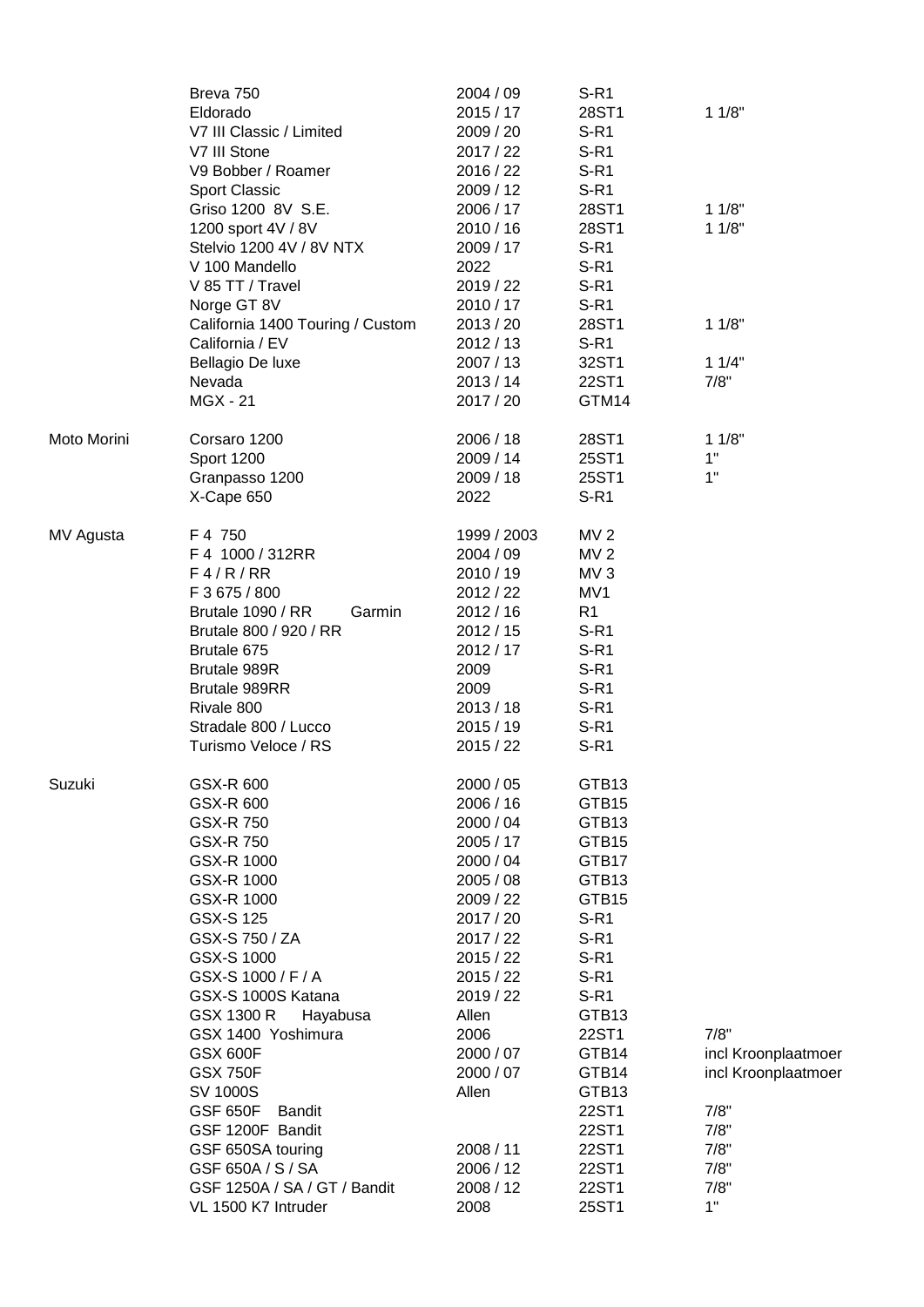|            | <b>VL 800</b><br>Intruder             |           | 25ST1             | 1"                  |
|------------|---------------------------------------|-----------|-------------------|---------------------|
|            | C 800C / Classic Intruder             | 2013 / 17 | 25ST1             | 1"                  |
|            | 1500 Intruder                         | 2014/17   | 25ST1             | 1"                  |
|            | C 1800R / T Intruder                  | 2013/15   | 25ST1             | 1"                  |
|            | VZ 800 K7 Intruder                    | 2008      | 25ST1             | 1"                  |
|            | VL 250 K7 Intruder                    | 2008      | 22ST1             | 7/8"                |
|            | VL 125 K7 Intruder                    | 2008      | 22ST1             | 7/8"                |
|            | V-Strom 1050 XT                       | 2020 / 22 | $R-1$             |                     |
|            | V-Strom 1000                          | 2014 / 22 | V-Strom-1         |                     |
|            | V-Strom 1000                          | 2003 / 13 | 22ST1             | 7/8"                |
|            | V-Strom 650 / A / BR / Touring        | 2007 / 22 | 22ST1             | 7/8"                |
|            | V-Strom 250 A                         | 2018 / 20 | 22ST1             |                     |
|            | M 800 Intruder                        | 2015      | 25ST1             | 1"                  |
|            | M 1800 R2                             | 2009 / 17 | $S-R1$            |                     |
|            | <b>VLR 1800F</b>                      | 2009 / 12 | 25ST1             | 1"                  |
|            | GSR 750A / Street / Extreem           | 2011 / 16 | $S-R1$            |                     |
|            | GSR 600A / Street / Extreem           | 2009 / 11 | $S-R1$            |                     |
|            | GSX 1300 B-King / X-treme             | 2009 / 14 | $S-R1$            |                     |
|            | GSX 650 / FA / Touring                | 2008 / 16 | 22ST1             | 7/8"                |
|            | GSX 1250 / FA / TE                    | 2012/16   | 22ST1             | 7/8"                |
|            | SV 650 / A / Gladius                  | 2007 / 22 | 22ST1             | 7/8"                |
|            | Inazuma 250 F                         | 2015 / 16 | 22ST1             | 7/8"                |
|            |                                       |           |                   |                     |
| <b>SWM</b> | Superdual 650 T / X                   | 2018 / 21 | R12GS-1           |                     |
|            | Outlaw 440 / 500                      | 2018/21   | $S-R1$            |                     |
|            | <b>RS 500R</b>                        | 2018 / 22 | $S-R1$            |                     |
|            | Varez 125                             | 2020 / 22 | $S-R1$            |                     |
|            |                                       |           |                   |                     |
| Triumph    | Daytona 675                           | 2006 / 13 | GTB <sub>13</sub> |                     |
|            | Sprint GT1050<br>alleen blank         | 2010 / 13 | GTB21             | incl Kroonplaatmoer |
|            | Sprint ST1050<br>alleen blank         | 2005 / 10 | GTB21             | incl Kroonplaatmoer |
|            | Tiger 1050 SE / Sport                 | 2010 / 20 | $R-1$             |                     |
|            | Tiger / SE 1050                       | 2007 / 09 | 22ST1             | 7/8"                |
|            | Tiger 995i                            | 2001 / 06 | 22ST1             | 7/8"                |
|            | <b>Tiger Explorer</b><br>alleen zwart | 2012 / 15 | <b>CRF13-2</b>    |                     |
|            | Tiger 1200 XCA / Explorer             | 2012 / 21 | 28ST1             | 11/8"               |
|            | <b>Tiger 1200</b>                     | 2022      | $S-R1$            |                     |
|            | Tiger 900                             | 2020 / 22 | $R12GS-1 + A-10$  |                     |
|            | Tiger 850 Sport                       | 2021 / 22 | R12GS-1 + A-10    |                     |
|            | Tiger 800 / XC / XR / XCA             | 2011 / 20 | 28ST1             | 11/8"               |
|            | Tiger 660                             | 2022      | $S-R1$            |                     |
|            | Trident 660                           | 2022      | $S-R1$            |                     |
|            | <b>Street Triple</b>                  | 2008 / 11 | 22ST1             | 7/8"                |
|            | Street Triple R / SE                  | 2009 / 11 | 28ST1             | 11/8"               |
|            | Street Triple 675 / 765 / RS          | 2012 / 22 | $S-R1$            |                     |
|            | <b>Speed Triple</b>                   | 1997 / 07 | 22ST1             | 7/8"                |
|            | <b>Speed Triple</b>                   | 2008 / 12 | 28ST1             | 11/8"               |
|            | Speed Triple 1050 R / S               | 2012 / 22 | $S-R1$            |                     |
|            | Speedmaster                           | 2003 / 16 | 25ST1             | 1"                  |
|            | Speedmaster                           | 2018 / 21 | $S-R1$            |                     |
|            | Speed Twin                            | 2019 / 22 | $S-R1$            |                     |
|            |                                       | 2016      | $S-R1$            |                     |
|            | America                               |           |                   |                     |
|            | Street Twin / Scrambler / Cup         | 2016 / 22 | $S-R1$            |                     |
|            | Thruxton 900                          | 2008 / 15 | $S-R1$            |                     |
|            | <b>Bobber</b>                         | 2017      | $S-R1$            |                     |
|            | <b>Bonneville SE</b>                  | 2009 / 10 | 22ST1             | 7/8"                |
|            | Bonneville T100 / Spirit / T214       | 2009 / 22 | $S-R1$            |                     |
|            | T120 / Ace                            | 2017 / 22 | $S-R1$            |                     |
|            | <b>Bonneville</b>                     | 2001 / 08 | $S-R1$            |                     |
|            |                                       |           |                   |                     |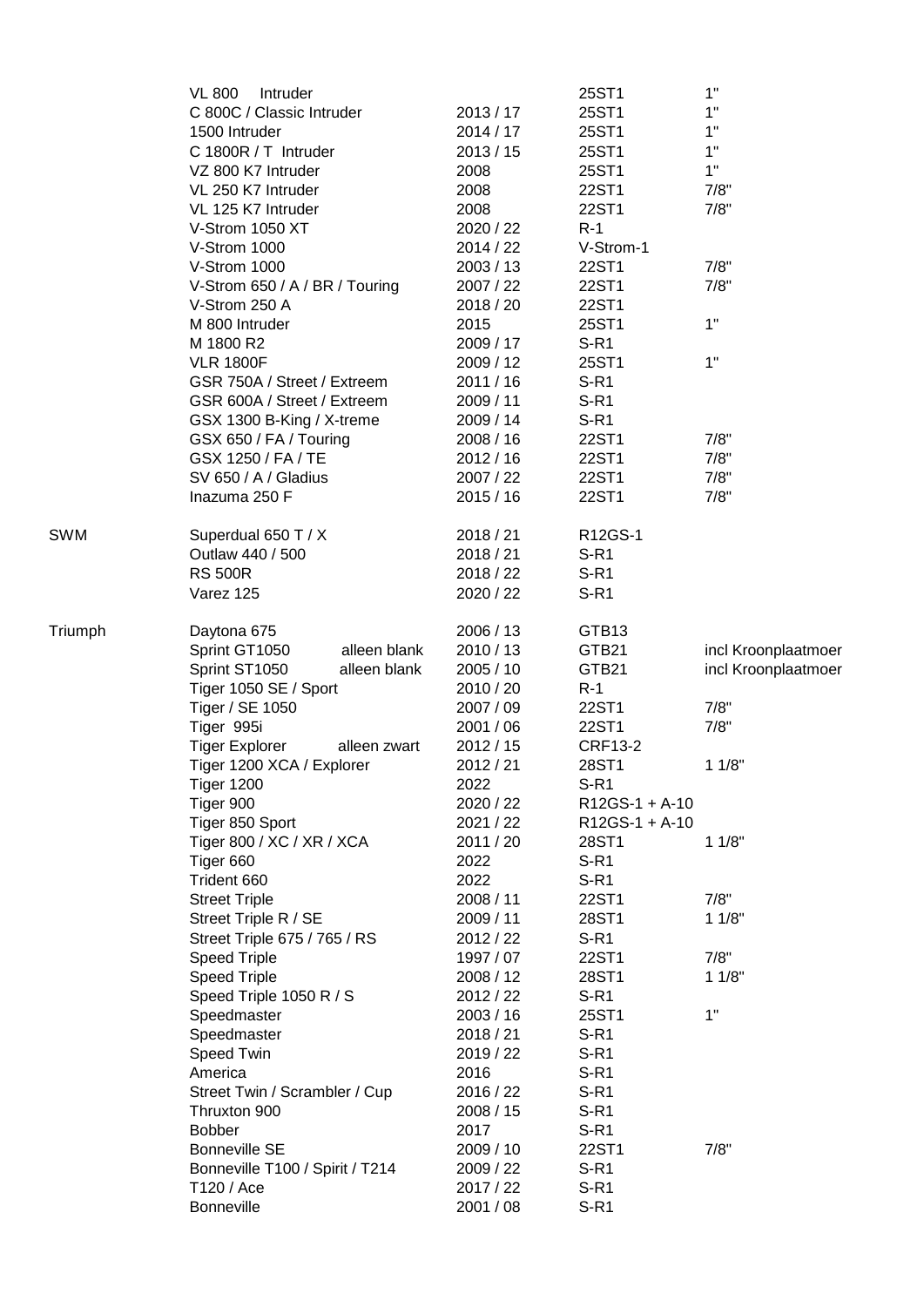|         | New Bonneville / Classic<br>Bonneville / Street cup / Bobber<br>Rocket 3 / GT<br>Rocket 3 Touring | 2009 / 13<br>2018 / 19<br>2020 / 22<br>2008 / 15 | S-R1<br>$S-R1$<br>$K-H-1$<br>25ST1 | 1"    |
|---------|---------------------------------------------------------------------------------------------------|--------------------------------------------------|------------------------------------|-------|
|         | Thunderbird 900                                                                                   | Allen                                            | $S-R1$                             |       |
|         | Thunderbird SE / 1600 / 1700                                                                      | 2009 / 13                                        | 25ST1                              | 1"    |
|         | Thunderbird 1700 Storm /<br>Commander                                                             | 2014/16                                          | $S-R1$                             |       |
|         | Scrambler / Street                                                                                | 2006 / 22                                        | $S-R1$                             |       |
|         | Scrambler 1200XC                                                                                  | 2019 / 22                                        | $S-R1$                             |       |
|         | Legend 2                                                                                          | Allen                                            | $S-R1$                             |       |
|         | Adventurer                                                                                        | Allen                                            | $S-R1$                             |       |
| Victory | <b>Boardwalk</b>                                                                                  | 2014/16                                          | 25ST1                              | 1"    |
|         | Judge                                                                                             | 2014/16                                          | 25ST1                              | 1"    |
|         | Vegas Jackpot                                                                                     | 2014/16                                          | 25ST1                              | 1"    |
|         | Vegas Hich-bol                                                                                    | 2014/16                                          | 25ST1                              | 1"    |
|         | Vegas 8-Ball                                                                                      | 2014/16                                          | 25ST1                              | 1     |
|         | Hammer S / 8-Ball                                                                                 | 2014/16                                          | 25ST1                              | 1"    |
| Yamaha  | <b>YZF 600R (R6)</b>                                                                              | 2001 / 22                                        | GTB <sub>13</sub>                  |       |
|         | YZF 1000R (R1) / R1-M                                                                             | 2004 / 22                                        | GTB13                              |       |
|         | YZF 1000R (R1)                                                                                    | 2002 / 03                                        | GTB17                              |       |
|         | FJR 1300 / A / AS                                                                                 | Allen                                            | FJR <sub>13</sub>                  |       |
|         | XJR 1300                                                                                          | 2008 / 17                                        | $S-R1$                             |       |
|         | XJR 1300                                                                                          | / 2007                                           | 22ST1                              | 7/8"  |
|         | <b>XSR 900</b>                                                                                    | 2016 / 22                                        | $S-R1$                             |       |
|         | XV 950R                                                                                           | 2014 / 19                                        | $R-1$                              |       |
|         | <b>XV 1900A</b>                                                                                   | 2011 / 16                                        | $S-R1$                             | 1"    |
|         | XV 1600 Wildstar                                                                                  |                                                  | 25ST1<br>25ST1                     | 1"    |
|         | XVS 1100 Dragstar<br>XVS 950 A Midnight Star                                                      | 2009 / 13                                        | 25ST1                              | 1"    |
|         | XVS 650 Dragstar                                                                                  |                                                  | 25ST1                              | 1"    |
|         | XT1200 Z / ZE Super Ténéré                                                                        | 2010 / 21                                        | CRF13                              |       |
|         | Ténéré 700                                                                                        | 2020 / 22                                        | R12GS-1                            |       |
|         | XT 660X / Z / R                                                                                   | 2011 / 16                                        | S-R <sub>1</sub>                   |       |
|         | <b>TDM 900</b>                                                                                    | 2004 / 15                                        | 22ST1                              | 7/8"  |
|         | XJ 900 Diversion                                                                                  |                                                  | 22ST1                              | 7/8"  |
|         | XJ 6 N / F / Diversion                                                                            | 2009 / 15                                        | 22ST1                              | 7/8"  |
|         | <b>YBR 250</b>                                                                                    | 2009 / 10                                        | 22ST1                              | 7/8"  |
|         | FZ 1 / N / Fazer / S                                                                              | 2006 / 15                                        | $S-R1$                             |       |
|         | FZ 8 / Fazer / N                                                                                  | 2010 / 15                                        | $S-R1$                             |       |
|         | FZ 8 GT                                                                                           | 2013                                             | 22ST1                              | 7/8"  |
|         | FZ 6 NHG                                                                                          | 2004 / 11                                        | $S-R1$                             |       |
|         | FZ 6 SAHG / Fazer                                                                                 | 2009 / 11                                        | $S-R1$                             |       |
|         | FZS 1000 Fazer                                                                                    | 2003                                             | $S-R1$                             |       |
|         | FZS 600 N / Fazer                                                                                 | 1998 / 05                                        | 22ST1                              | 7/8"  |
|         | MT 125                                                                                            | 2016 / 22                                        | $S-R1$                             |       |
|         | MT 01                                                                                             | 2010                                             | $S-R1$                             |       |
|         | MT 03                                                                                             | 2009 / 22                                        | $S-R1$                             |       |
|         | MT 07                                                                                             | 2014 / 22                                        | MT 07                              |       |
|         | MT 09                                                                                             | 2013 / 22                                        | $S-R1$                             |       |
|         | MT 09 Tracer / GT / Tracer 9                                                                      | 2015/22                                          | 28ST1                              | 11/8" |
|         | MT 10 / SP / Tourer                                                                               | 2016 / 22                                        | 28ST1                              | 11/8" |
|         | Niken                                                                                             | 2019 / 21                                        | $S-R1$                             |       |
|         | V-Max 1700                                                                                        | 2011 / 16                                        | $S-R1$                             |       |
|         | <b>VMX 1200</b>                                                                                   | 2000 / 09                                        | $S-R1$                             |       |
|         | T-Max / Lux-Max / Iron-Max 530                                                                    | 2011 / 16                                        | T-Max                              |       |